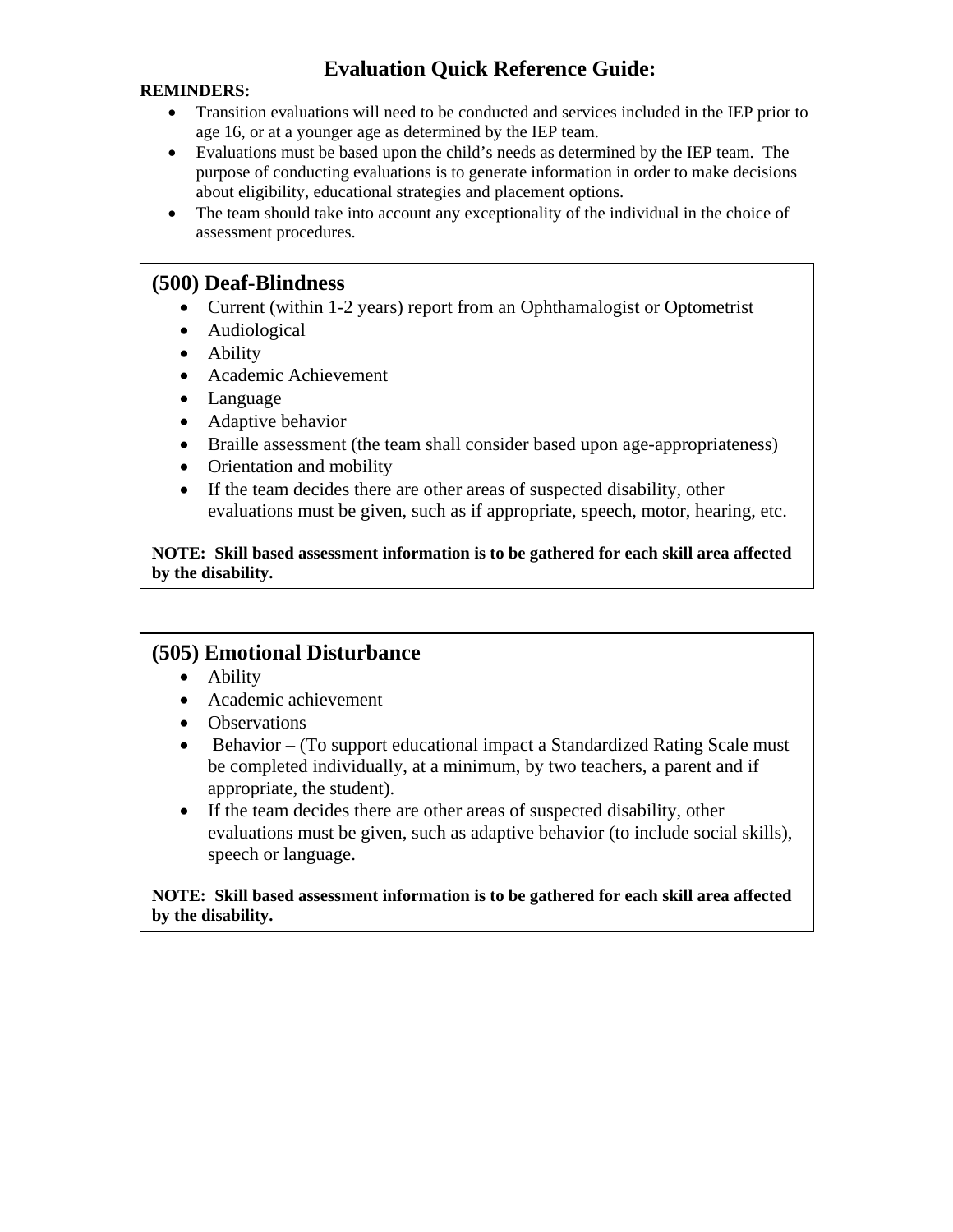## **(510) Cognitive Disability**

- Ability
- Academic achievement
- Adaptive behavior
- If the team decides there are other areas of suspected disability, other evaluations must be given, such as motor, speech or language.

**NOTE: Skill based assessment information is to be gathered for each skill area affected by the disability.** 

## **(515) Hearing Loss**

- Audiological
- Ability
- Academic achievement
- Language
- If the team decides there are other areas of suspected disability, other evaluations must be given, such as adaptive behavior or speech.

**NOTE: Skill based assessment information is to be gathered for each skill area affected by the disability.** 

## **(525) Specific Learning Disability**

Eligibility using the **discrepancy model** will be determined through a comprehensive individual evaluation process which will include:

- Ability
- Academic achievement
- Observation
- If the team decides there are other areas of suspected disability, other evaluations must be given, such as adaptive behavior, speech or language.

#### **NOTE: Skill based assessment information is to be gathered for each skill area affected by the disability.**

Eligibility using **RtI** will be determined through a comprehensive individual evaluation process which will include:

- Academic achievement (1.5 standard deviations from the mean);
- Evaluation of student growth relative to benchmark utilizing CBM data taking into account both level and rate of learning; and
- Direct observation to assess student performance in the classroom;
- If the team decides there are other areas of suspected disability, other evaluations must be given, such as adaptive behavior, speech or language.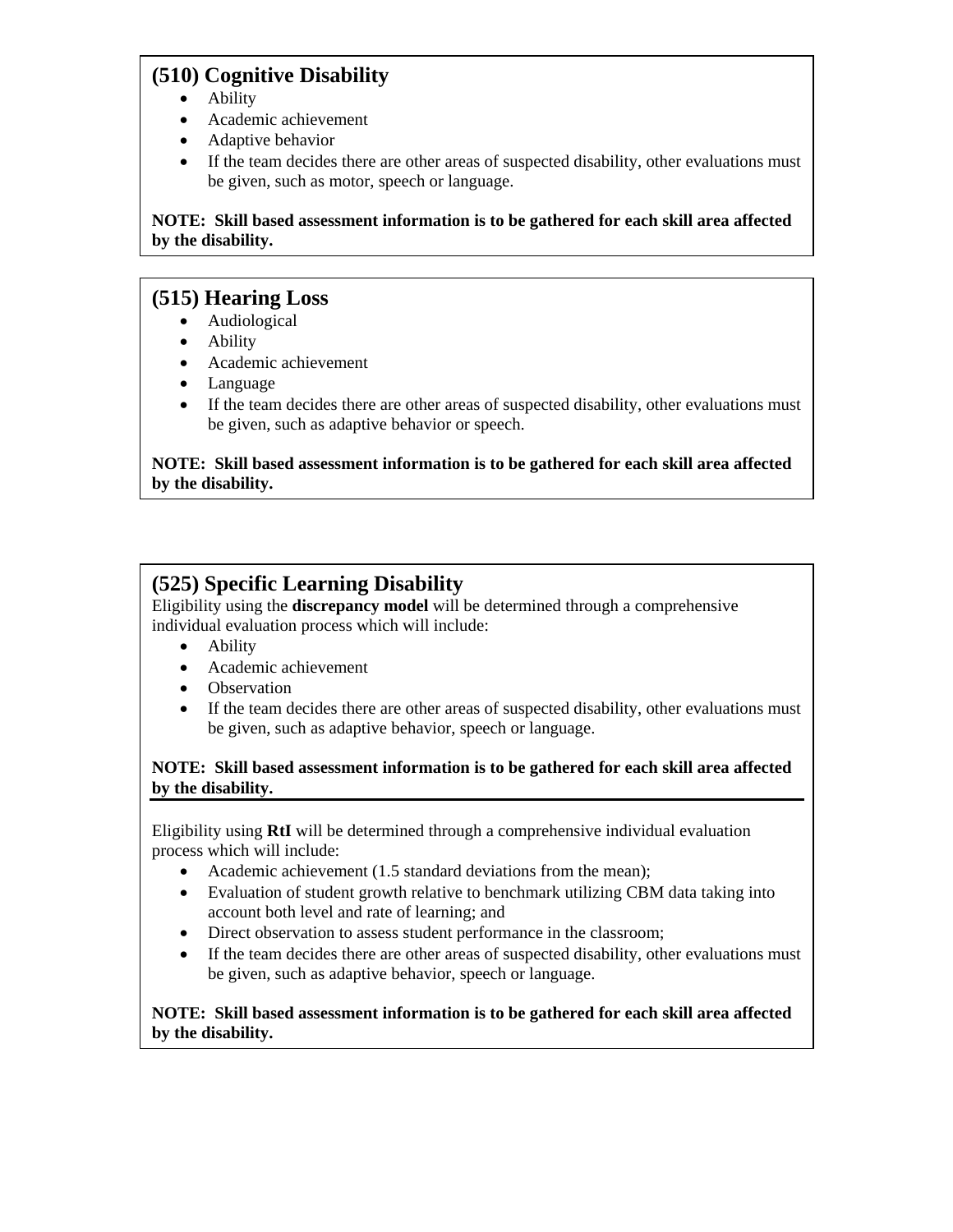### **(530) Multiple Disabilities**

Evaluations must be conducted within the two (or more) disability areas, which the student is suspected of having.

- A child with multiple disabilities shall be evaluated by the procedures for each disability; and shall meet the criteria for two or more disabilities. The IEP team determines whether the criteria have been met.
- Evaluation data shall be gathered from those persons designated for each disability in the evaluation of multiple disabilities.

**NOTE: Skill based assessment information is to be gathered for each skill area affected by the disability.** 

## **(535) Orthopedic Impairment**

- Ability
- Academic achievement
- Gross and/or fine motor
- Adaptive Behavior
- Current medical data from a qualified medical examiner.
- Documentation including observation of classroom performance and evaluation of how orthopedic impairments adversely affect education performance in the general education classroom or learning environment.
- If the team decides there are other areas of suspected disability, other evaluation must be given, such as speech or language.

**NOTE: Skill based assessment information is to be gathered for each skill area affected by the disability.** 

### **(540) Vision Loss**

- Current (within 1-2 years) reports from an Ophthalmologist or Optometrist
- Ability
- Academic achievement
- Adaptive Behavior
- Braille assessment (the team shall consider based upon age-appropriateness).
- If the team decides there are other areas of suspected disability, other evaluations must be given, such as speech, language, or orientation and mobility.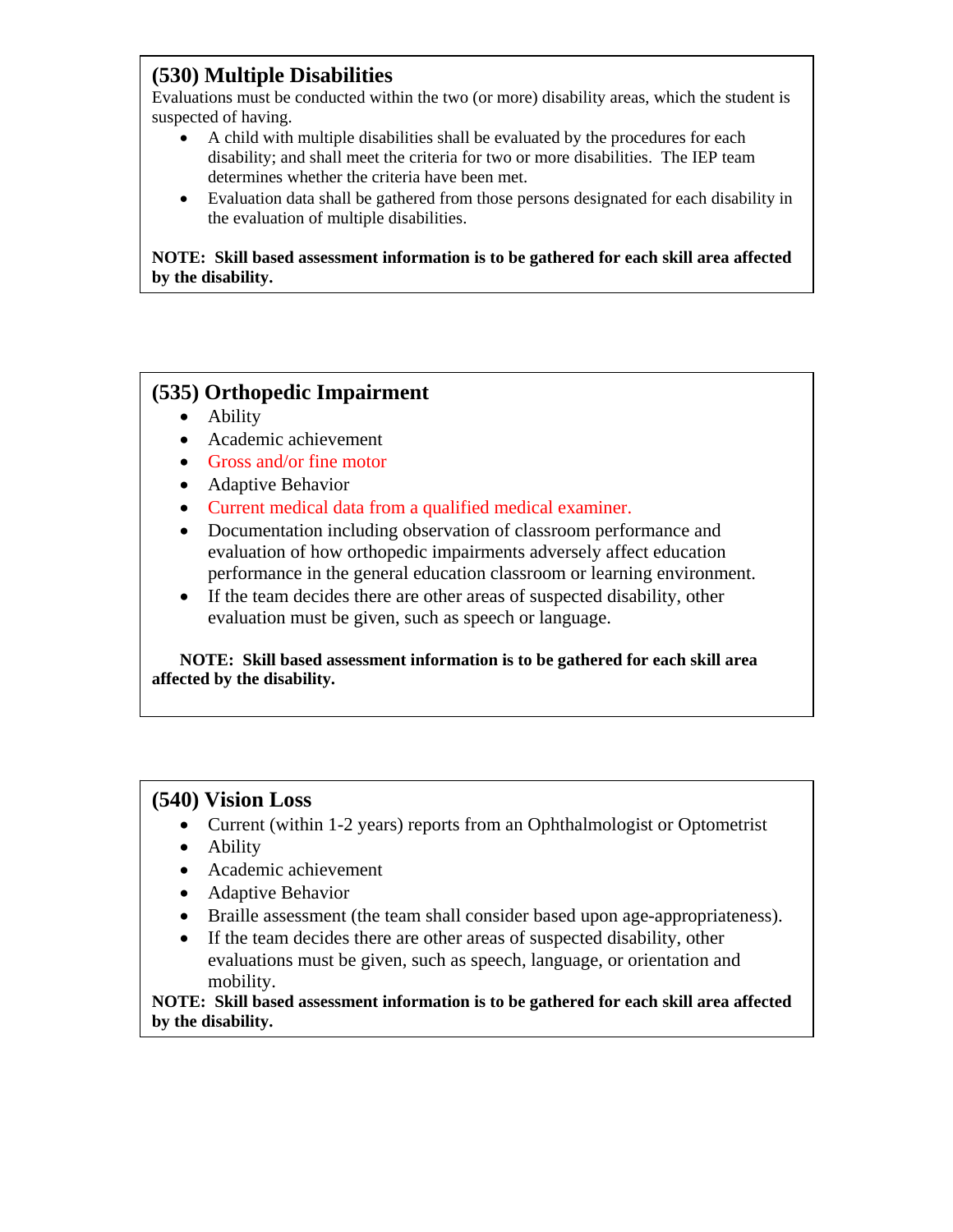#### **(545) Deafness**

- Audiological
- Ability
- Academic achievement
- Language
- If the team decides there are other areas of suspected disability, other evaluations must be given, such as adaptive behavior, or speech.

**NOTE: Skill based assessment information is to be gathered for each skill area affected by the disability.** 

## **(550) Speech/Language Impairment**

- Articulation: a standardized articulation test and observation
- Fluency: as determined by the speech/language pathologist
- Voice: as determined by the speech/language pathologist, medical evaluation may be necessary
- Language: standardized language assessments, checklists, language samples
- If the team decides there are other areas of suspected disability, other evaluations must be given, such as adaptive behavior.

**NOTE: Skill based assessment information is to be gathered for each skill area affected by the disability.** 

# **(555) Other Health Impaired**

- Ability
- Academic achievement
- **Documentation of a chronic or acute health problem**
- If ADHD (Attention Deficit Hyperactivity Disorder) is the impairment, behavioral evaluations must be administered. To support educational impact a Standardized Rating Scale must be completed individually, at a minimum, by two teachers, a parent and if appropriate, the student).
- If the team decides there are other areas of suspected disability, other evaluations must be given, such as adaptive behavior, speech or language.